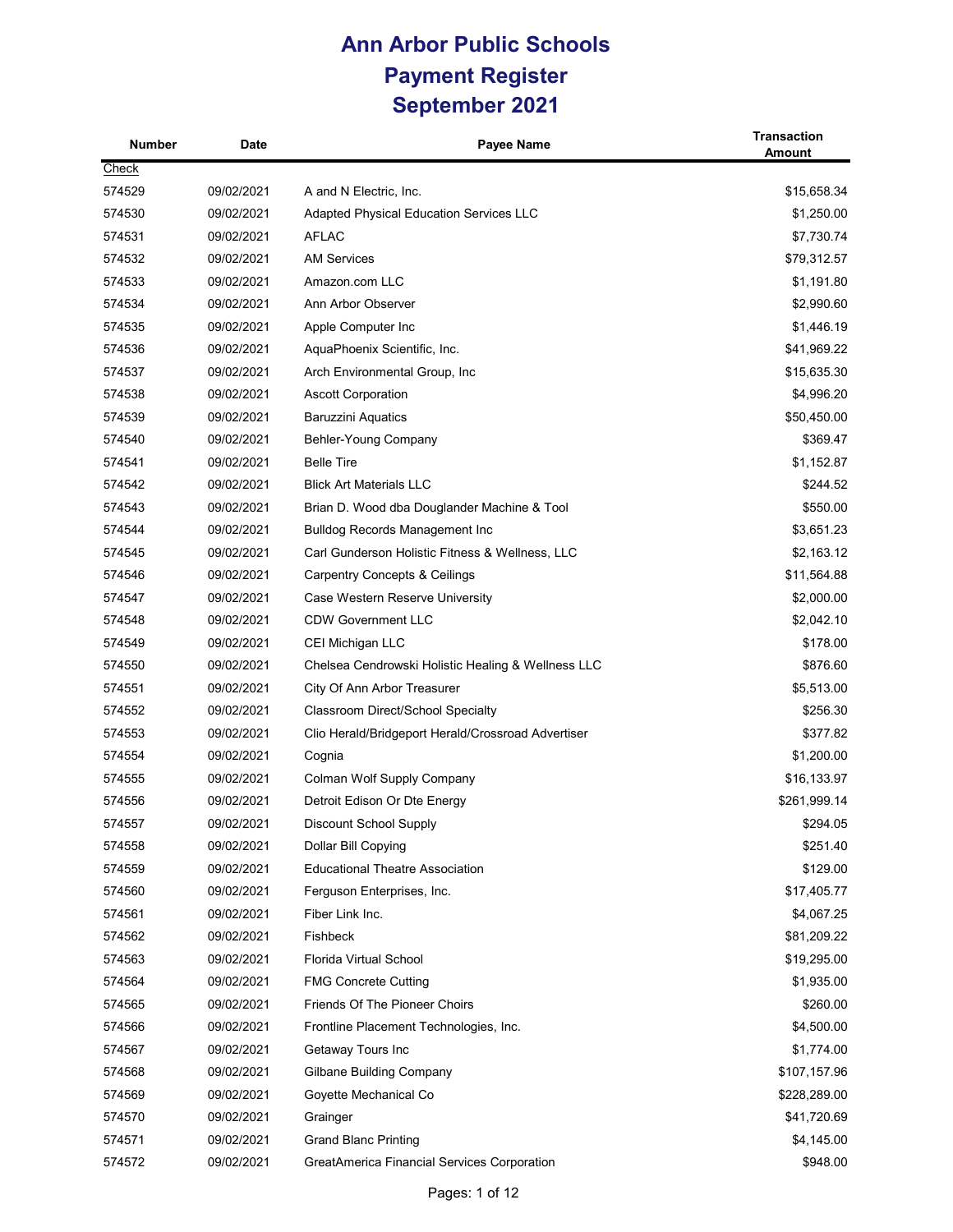| 574573 | 09/02/2021 | <b>GVP Sports Network</b>                        | \$1,920.00   |
|--------|------------|--------------------------------------------------|--------------|
| 574574 | 09/02/2021 | Heather Kellstrom dba HIT Enterprises, LLC       | \$10,500.00  |
| 574575 | 09/02/2021 | Heinemann Greenwood Publishing                   | \$11,521.23  |
| 574576 | 09/02/2021 | Hewitt's Music, Inc.                             | \$1,290.00   |
| 574577 | 09/02/2021 | Identity Automation, LP                          | \$20,250.00  |
| 574578 | 09/02/2021 | IDN- Hardware Sales Inc.                         | \$2,479.41   |
| 574579 | 09/02/2021 | Inventive Technology, Inc.                       | \$19,422.77  |
| 574580 | 09/02/2021 | Iron Mountain                                    | \$159.65     |
| 574581 | 09/02/2021 | James Lee Michaels DBA Avery Systems             | \$2,720.00   |
| 574582 | 09/02/2021 | Jan-Supply Detroit                               | \$166.00     |
| 574583 | 09/02/2021 | JDRM Engineering, Inc.                           | \$37,732.50  |
| 574584 | 09/02/2021 | Jeffrey Scott Masonry, Inc.                      | \$3,330.00   |
| 574585 | 09/02/2021 | Johnson Controls Inc                             | \$2,933.46   |
| 574586 | 09/02/2021 | Johnstone Supply Detroit Group                   | \$209.80     |
| 574587 | 09/02/2021 | Kendall Hunt Publishing Company                  | \$43,211.81  |
| 574588 | 09/02/2021 | Kone Incorporated                                | \$31,623.43  |
| 574589 | 09/02/2021 | Learning Without Tears                           | \$1,539.66   |
| 574590 | 09/02/2021 | Lifestyle Fitness Coach LLC                      | \$831.14     |
| 574591 | 09/02/2021 | <b>Madison Electric</b>                          | \$6,927.48   |
| 574592 | 09/02/2021 | Marxmoda, Inc.                                   | \$7,590.84   |
| 574593 | 09/02/2021 | Massp                                            | \$825.00     |
| 574594 | 09/02/2021 | Mcgraw-Hill School Education                     | \$8,589.40   |
| 574595 | 09/02/2021 | Mea Financial Services Inc. Group Term Life      | \$3,834.47   |
| 574596 | 09/02/2021 | <b>Meridian Winds LLC</b>                        | \$540.00     |
| 574597 | 09/02/2021 | Merit Network, Inc.                              | \$3,875.00   |
| 574598 | 09/02/2021 | Messa (370)                                      | \$574,012.17 |
| 574599 | 09/02/2021 | MI Amateur Softball Association - MASA           | \$960.00     |
| 574600 | 09/02/2021 | MI Assoc Of Admins Of Spec Ed MAASE              | \$180.00     |
| 574601 | 09/02/2021 | Michigan Air Products                            | \$12,245.00  |
| 574602 | 09/02/2021 | Michigan Futsal Factory Academy, LLC             | \$5,252.67   |
| 574603 | 09/02/2021 | Michigan Power Rodding, Inc.                     | \$674.00     |
| 574604 | 09/02/2021 | Miller Canfield Paddock Stone Plc                | \$11,042.00  |
| 574605 | 09/02/2021 | Mitchell 1                                       | \$1,099.00   |
| 574606 | 09/02/2021 | National Express Durham Holding Corp/DBA Trinity | \$208,557.55 |
| 574607 | 09/02/2021 | Neumann Smith Architecture                       | \$16,502.20  |
| 574608 | 09/02/2021 | Nicola's Books/little Professor Westgate         | \$1,603.77   |
| 574609 | 09/02/2021 | Noteflight LLC                                   | \$41,276.00  |
| 574610 | 09/02/2021 | NUCO2 Inc                                        | \$776.33     |
| 574611 | 09/02/2021 | <b>Nystrom Education</b>                         | \$952.00     |
| 574612 | 09/02/2021 | Office Depot                                     | \$4,955.29   |
| 574613 | 09/02/2021 | Oneder                                           | \$1,965.00   |
| 574614 | 09/02/2021 | Partners In Learning Programs, Inc.              | \$234.50     |
| 574615 | 09/02/2021 | PC Parts Plus LLC                                | \$23,916.75  |
| 574616 | 09/02/2021 | <b>Pioneer Valley Educational Press</b>          | \$1,023.00   |
| 574617 | 09/02/2021 | Pipetek Infrastructure Services                  | \$9,135.00   |
| 574618 | 09/02/2021 | <b>Pitney Bowes</b>                              | \$554.79     |
| 574619 | 09/02/2021 | Pittsfield Charter Township                      | \$214.44     |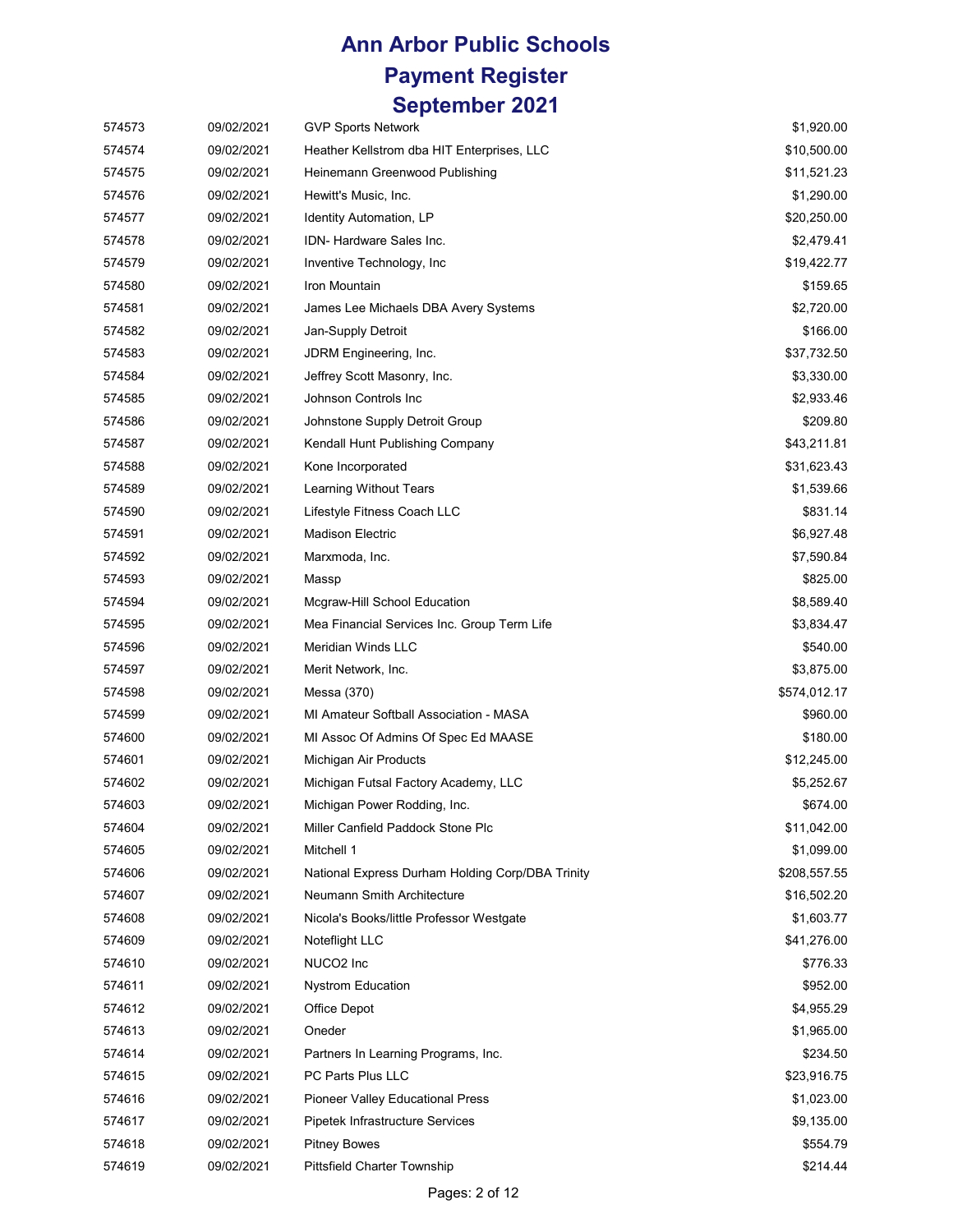| 574620 | 09/02/2021 | Pods Enterprises, LLC                              | \$325.50       |
|--------|------------|----------------------------------------------------|----------------|
| 574621 | 09/02/2021 | Premier Relocations, LLC                           | \$3,924.00     |
| 574622 | 09/02/2021 | <b>Priority Health</b>                             | \$1,942,245.90 |
| 574623 | 09/02/2021 | ProCare Therapy, Inc.                              | \$3,105.00     |
| 574624 | 09/02/2021 | Project Lead The Way, Inc.                         | \$69,045.50    |
| 574625 | 09/02/2021 | <b>Quill Corporation</b>                           | \$986.36       |
| 574626 | 09/02/2021 | <b>Rifton Equipment</b>                            | \$112.50       |
| 574627 | 09/02/2021 | RKA Petroleum Companies, Inc.                      | \$26,204.27    |
| 574628 | 09/02/2021 | Robert's Floors Company                            | \$50,461.00    |
| 574629 | 09/02/2021 | Rochester 100                                      | \$1,817.10     |
| 574630 | 09/02/2021 | <b>ROK Systems LLC</b>                             | \$25,080.00    |
| 574631 | 09/02/2021 | <b>Rovin Ceramics</b>                              | \$628.25       |
| 574632 | 09/02/2021 | <b>Rydin Decal</b>                                 | \$400.80       |
| 574633 | 09/02/2021 | S/P <sub>2</sub>                                   | \$225.00       |
| 574634 | 09/02/2021 | Sani-Vac Service, Inc.                             | \$4,475.00     |
| 574635 | 09/02/2021 | School Specialty Inc*                              | \$6,772.09     |
| 574636 | 09/02/2021 | Schoolhouse Driveline                              | \$17,695.00    |
| 574637 | 09/02/2021 | SDI Innovations, Inc.                              | \$1,358.94     |
| 574638 | 09/02/2021 | Securitas Security Services USA, Inc.              | \$14,884.40    |
| 574639 | 09/02/2021 | Sentinel Technologies Inc                          | \$2,400.00     |
| 574640 | 09/02/2021 | Service Sports, Inc.                               | \$1,290.00     |
| 574641 | 09/02/2021 | Set-Seg (Opt & Gtl)                                | \$1,210.68     |
| 574642 | 09/02/2021 | Simply Construction & Excavating, LLC              | \$6,850.85     |
| 574643 | 09/02/2021 | <b>SME</b>                                         | \$2,698.25     |
| 574644 | 09/02/2021 | Spelman College                                    | \$5,000.00     |
| 574645 | 09/02/2021 | Sports & Recreation, LLC                           | \$18,916.25    |
| 574646 | 09/02/2021 | Spotify, USA Inc.                                  | \$17,519.50    |
| 574647 | 09/02/2021 | Stevens Disposal & Recycling Services Inc          | \$2,390.00     |
| 574648 | 09/02/2021 | Stone & Dirt                                       | \$89,300.00    |
| 574649 | 09/02/2021 | Sunbelt Rental, Inc.                               | \$23,512.50    |
| 574650 | 09/02/2021 | Superior Groundcover Inc Groundcover Solution      | \$67,980.00    |
| 574651 | 09/02/2021 | <b>Superior Text</b>                               | \$515.97       |
| 574652 | 09/02/2021 | <b>Sweetwater Music Education Technology</b>       | \$729.93       |
| 574653 | 09/02/2021 | Terry Luhring dba Total Environmental Services LLC | \$531,255.00   |
| 574654 | 09/02/2021 | The Sherwin-Williams Company                       | \$666.52       |
| 574655 | 09/02/2021 | The University of Michigan                         | \$5,000.00     |
| 574656 | 09/02/2021 | Therapy Shoppe Inc.                                | \$200.08       |
| 574657 | 09/02/2021 | Thermal-Netics Inc.                                | \$1,496.49     |
| 574658 | 09/02/2021 | Thinkstretch Llc                                   | \$123.50       |
| 574659 | 09/02/2021 | Toledo P E Supply Co.                              | \$65.69        |
| 574660 | 09/02/2021 | TregoEd, Inc.                                      | \$2,917.26     |
| 574661 | 09/02/2021 | Turnitin, LLC                                      | \$4,750.00     |
| 574662 | 09/02/2021 | Tyler Technologies, Inc.                           | \$3,750.00     |
| 574663 | 09/02/2021 | US Toy Company Inc. Constructive Playthi           | \$1,116.13     |
| 574664 | 09/02/2021 | Venture International LLC                          | \$1,125.00     |
| 574665 | 09/02/2021 | Vex Robotics, Inc.                                 | \$5,840.88     |
| 574666 | 09/02/2021 | W.J. O'Neil Company                                | \$73,661.26    |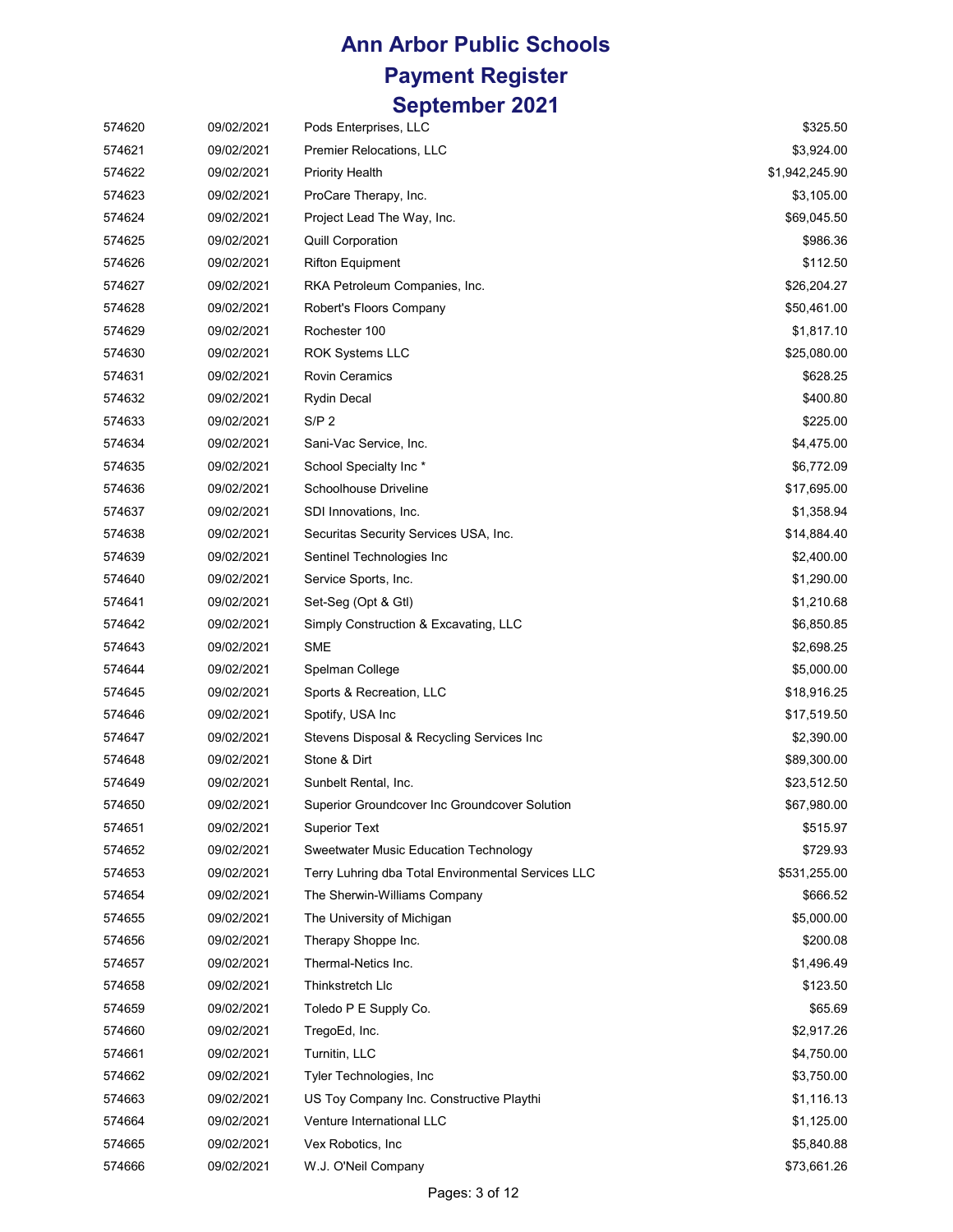# **Ann Arbor Public Schools Payment Register**

#### **September 2021**

| 574667 | 09/02/2021 | Ward's Natural Science Est.llc                 | \$1,237.25   |
|--------|------------|------------------------------------------------|--------------|
| 574668 | 09/02/2021 | Washtenaw Community College Financial Services | \$3,000.00   |
| 574669 | 09/02/2021 | Washtenaw Glass Co.                            | \$4,311.61   |
| 574670 | 09/02/2021 | Waste Management                               | \$206.50     |
| 574671 | 09/02/2021 | Western Michigan University                    | \$1,000.00   |
| 574672 | 09/02/2021 | Williams Scotsman, Inc.                        | \$305.00     |
| 574673 | 09/02/2021 | Wolverine Supply Inc                           | \$3,288.62   |
| 574674 | 09/02/2021 | Young Supply Co                                | \$452.43     |
| 574675 | 09/02/2021 | Paradigm Equities Inc                          | \$31,010.02  |
| 574676 | 09/02/2021 | Baringer, Cheri                                | \$90.00      |
| 574677 | 09/02/2021 | Brown, Megan                                   | \$44.90      |
| 574678 | 09/02/2021 | Earls, Lisa                                    | \$40.75      |
| 574679 | 09/02/2021 | Earls, Lisa                                    | \$52.50      |
| 574680 | 09/02/2021 | Grant, Christina                               | \$43.80      |
| 574681 | 09/02/2021 | Jones, Dana                                    | \$20.50      |
| 574682 | 09/02/2021 | Jovanovic, Igor                                | \$18.00      |
| 574683 | 09/02/2021 | Jovanovic, Igor                                | \$32.00      |
| 574684 | 09/02/2021 | Khanderia, Shamoli                             | \$75.00      |
| 574685 | 09/02/2021 | Liang, Xiubin                                  | \$307.25     |
| 574686 | 09/02/2021 | Lorenzetti, Cesare                             | \$74.50      |
| 574687 | 09/02/2021 | Rork, Kristi                                   | \$12.50      |
| 574688 | 09/02/2021 | Rork, Kristi                                   | \$16.50      |
| 574689 | 09/02/2021 | Strauss, Steve                                 | \$71.50      |
| 574690 | 09/02/2021 | Zhang, Peng                                    | \$10.60      |
| 574691 | 09/10/2021 | Michigan Education Association (MEA)           | \$528.05     |
| 574692 | 09/10/2021 | Michigan Education Association (MEA)           | \$274.66     |
| 574693 | 09/10/2021 | Midland Credit Management, INC.                | \$112.77     |
| 574694 | 09/10/2021 | University Of Michigan Credit Union            | \$50.00      |
| 574695 | 09/10/2021 | Weber & Olcese, P.L.C                          | \$20.00      |
| 574696 | 09/10/2021 | Weber & Olcese, PLC                            | \$124.77     |
| 574697 | 09/10/2021 | Chapter 13 Trustee                             | \$758.60     |
| 574698 | 09/10/2021 | Michigan State Disbursement Unit               | \$3,606.43   |
| 574699 | 09/10/2021 | Office Of The Chapter 13 Trustee               | \$516.59     |
| 574700 | 09/10/2021 | US Dept of Education                           | \$233.95     |
| 574701 | 09/16/2021 | 3Chords Inc.                                   | \$3,630.00   |
| 574702 | 09/16/2021 | A and N Electric, Inc.                         | \$17,869.00  |
| 574703 | 09/16/2021 | <b>ABM Industry Groups, LLC</b>                | \$517,664.67 |
| 574704 | 09/16/2021 | <b>Accelerations Educational Software</b>      | \$2,190.21   |
| 574705 | 09/16/2021 | Adapted Physical Education Services LLC        | \$1,560.00   |
| 574706 | 09/16/2021 | <b>Advanced Water Treatment</b>                | \$70.00      |
| 574707 | 09/16/2021 | <b>AM Services</b>                             | \$297,778.39 |
| 574708 | 09/16/2021 | Amazon.com LLC                                 | \$2,829.11   |
| 574709 | 09/16/2021 | Ann Arbor Sport Fencing Club                   | \$3,472.68   |
| 574710 | 09/16/2021 | Apple Computer Inc                             | \$1,343.85   |
| 574711 | 09/16/2021 | Applied Imaging                                | \$1,697.65   |
| 574712 | 09/16/2021 | AquaPhoenix Scientific, Inc.                   | \$20,521.00  |
| 574713 | 09/16/2021 | Arch Environmental Group, Inc.                 | \$73,742.20  |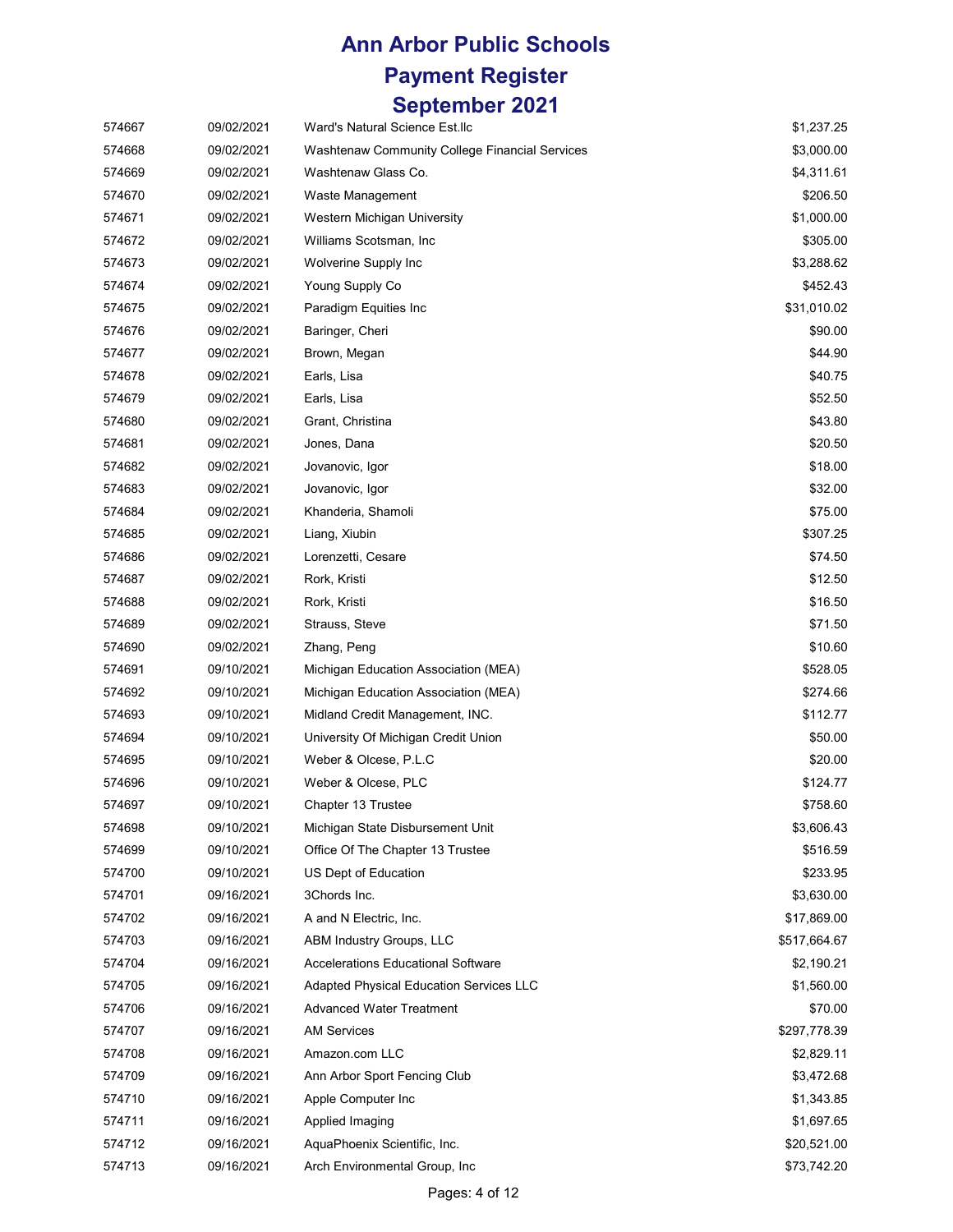| 574714 | 09/16/2021 | Atlas Oil Company                          | \$801.28     |
|--------|------------|--------------------------------------------|--------------|
| 574715 | 09/16/2021 | <b>Baruzzini Aquatics</b>                  | \$8,000.00   |
| 574716 | 09/16/2021 | Behler-Young Company                       | \$1,317.36   |
| 574717 | 09/16/2021 | Bloom Roofing Systems, Inc.                | \$35,733.50  |
| 574718 | 09/16/2021 | Building Technology Associates, Inc.       | \$18,880.00  |
| 574719 | 09/16/2021 | C-Gate Entry Systems Ltd                   | \$713.10     |
| 574720 | 09/16/2021 | <b>Carnival Bounce Rentals LLC</b>         | \$2,000.00   |
| 574721 | 09/16/2021 | <b>Carpentry Concepts &amp; Ceilings</b>   | \$18,996.93  |
| 574722 | 09/16/2021 | CEI Michigan LLC                           | \$175,449.09 |
| 574723 | 09/16/2021 | Cengage Learning                           | \$8,598.00   |
| 574724 | 09/16/2021 | ChompAway Ventures LLC DBA Jan-Pro Detroit | \$300.00     |
| 574725 | 09/16/2021 | Cintas                                     | \$162.57     |
| 574726 | 09/16/2021 | Cintas                                     | \$6,416.91   |
| 574727 | 09/16/2021 | Cintas                                     | \$49,643.32  |
| 574728 | 09/16/2021 | Cintas                                     | \$702.98     |
| 574729 | 09/16/2021 | City Of Ann Arbor Police Dept.             | \$702.16     |
| 574730 | 09/16/2021 | City Of Ann Arbor Treasurer                | \$250.00     |
| 574731 | 09/16/2021 | Classroom Direct/School Specialty          | \$1,180.87   |
| 574732 | 09/16/2021 | <b>Cloud 9 Special Events</b>              | \$500.00     |
| 574733 | 09/16/2021 | Collins And Blaha, P.C.                    | \$31,250.25  |
| 574734 | 09/16/2021 | Color Space LLC DBA Young Rembrandts       | \$709.67     |
| 574735 | 09/16/2021 | Compass Group, DBA Chartwells K-12         | \$450,000.00 |
| 574736 | 09/16/2021 | <b>Constellation New Energy Gas</b>        | \$37,473.89  |
| 574737 | 09/16/2021 | Davis Vision                               | \$3,121.88   |
| 574738 | 09/16/2021 | Detroit Edison Or Dte Energy               | \$42,160.65  |
| 574739 | 09/16/2021 | Dihydro Services Inc                       | \$218.00     |
| 574740 | 09/16/2021 | Dollar Bill Copying                        | \$19,102.13  |
| 574741 | 09/16/2021 | DuPree, Krystle                            | \$130.00     |
| 574742 | 09/16/2021 | Dykema Gossett Pllc                        | \$21,153.50  |
| 574743 | 09/16/2021 | Electude USA LLC                           | \$2,314.60   |
| 574744 | 09/16/2021 | Environmental Maintenance Engineers, Inc.  | \$350.00     |
| 574745 | 09/16/2021 | <b>Federal Express Corporation</b>         | \$88.60      |
| 574746 | 09/16/2021 | Ferguson Enterprises, Inc.                 | \$42,327.83  |
| 574747 | 09/16/2021 | <b>FMG Concrete Cutting</b>                | \$1,150.00   |
| 574748 | 09/16/2021 | <b>Foundation Building Materials</b>       | \$3,737.60   |
| 574749 | 09/16/2021 | FPT Metro Waste                            | \$680.00     |
| 574750 | 09/16/2021 | <b>Freund Resources</b>                    | \$997.50     |
| 574751 | 09/16/2021 | Gaynor, Jeffrey, T                         | \$130.00     |
| 574752 | 09/16/2021 | <b>General Painting Company LLC</b>        | \$2,200.00   |
| 574753 | 09/16/2021 | Getaway Tours Inc                          | \$7,755.00   |
| 574754 | 09/16/2021 | Goyette Mechanical Co                      | \$54,322.00  |
| 574755 | 09/16/2021 | GraceNotes, LLC                            | \$301.50     |
| 574756 | 09/16/2021 | Grainger                                   | \$8,097.63   |
| 574757 | 09/16/2021 | Grand Valley Automation, Inc.              | \$365.00     |
| 574758 | 09/16/2021 | <b>GTSoft Inc</b>                          | \$1,500.00   |
| 574759 | 09/16/2021 | Huron River Watershed Council              | \$5,055.76   |
| 574760 | 09/16/2021 | IDN- Hardware Sales Inc.                   | \$12,951.77  |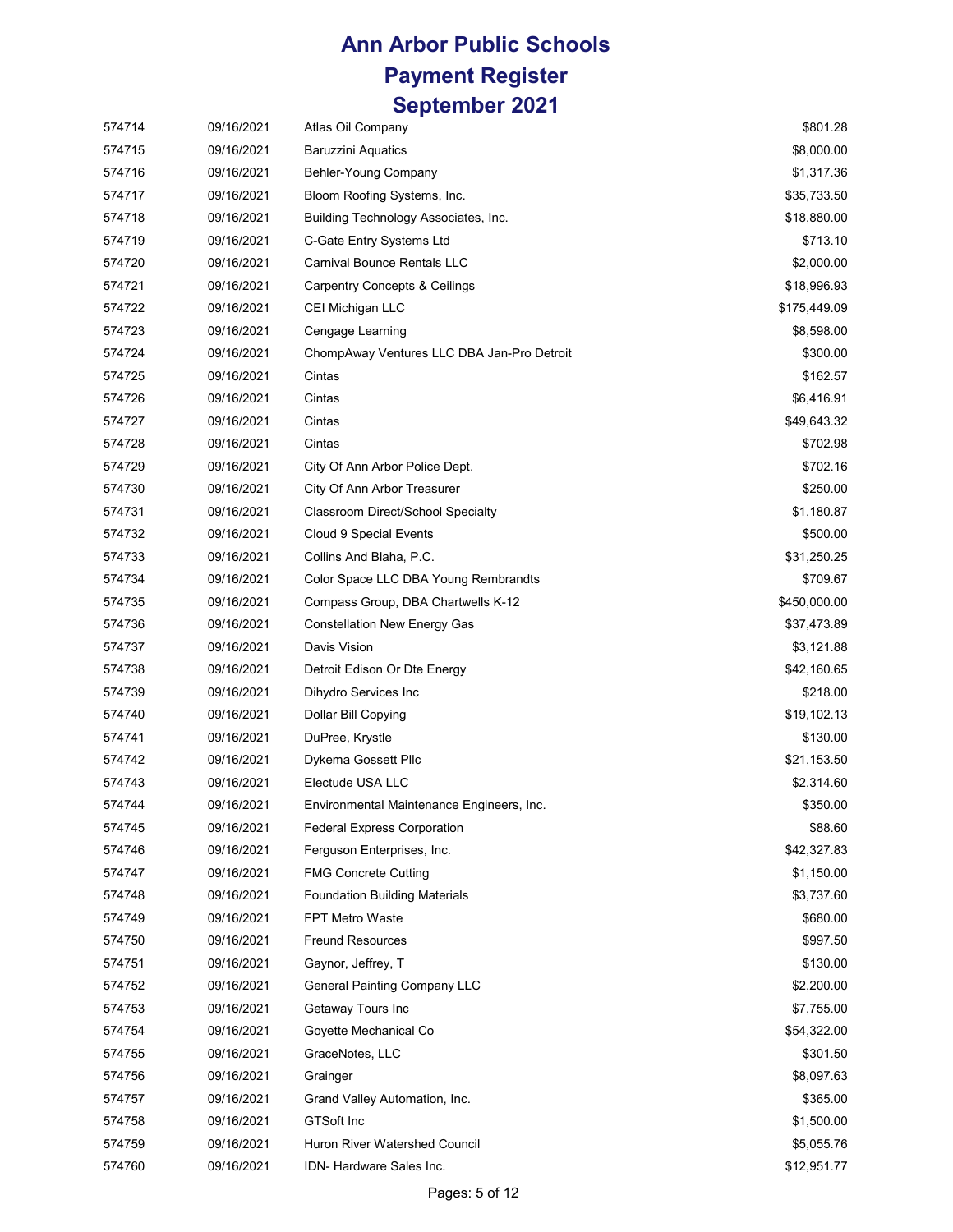| 574761 | 09/16/2021 | J W Pepper & Sons, Inc.                          | \$656.98    |
|--------|------------|--------------------------------------------------|-------------|
| 574762 | 09/16/2021 | Jackson Service Company                          | \$165.00    |
| 574763 | 09/16/2021 | James Lee Michaels DBA Avery Systems             | \$5,333.00  |
| 574764 | 09/16/2021 | Johnson, Bryan, Lee                              | \$130.00    |
| 574765 | 09/16/2021 | Johnstone Supply Detroit Group                   | \$1,736.74  |
| 574766 | 09/16/2021 | K & B Asphalt Sealcoating, Inc.                  | \$58,757.49 |
| 574767 | 09/16/2021 | Kelly-Shaieb, Jessica, Leigh                     | \$130.00    |
| 574768 | 09/16/2021 | Kendall Hunt Publishing Company                  | \$1,540.33  |
| 574769 | 09/16/2021 | Lazarus, Rebecca, Ruth                           | \$130.00    |
| 574770 | 09/16/2021 | Learning Without Tears                           | \$164.45    |
| 574771 | 09/16/2021 | Lifeworks (US) LTD.                              | \$5,832.00  |
| 574772 | 09/16/2021 | Lightspeed Technologies, Inc.                    | \$21,820.00 |
| 574773 | 09/16/2021 | Lumens Integration Inc                           | \$150.00    |
| 574774 | 09/16/2021 | <b>Madison Electric</b>                          | \$3,643.25  |
| 574775 | 09/16/2021 | Massp                                            | \$2,825.00  |
| 574776 | 09/16/2021 | Mcgraw-Hill School Education                     | \$5,641.93  |
| 574777 | 09/16/2021 | Medco Supply Co (lockbox) Or Masune & Surgical S | \$3,603.33  |
| 574778 | 09/16/2021 | Meridian Winds LLC                               | \$9,101.25  |
| 574779 | 09/16/2021 | MI High School Field Hockey Association (MHSFHA) | \$600.00    |
| 574780 | 09/16/2021 | MI School Vocal Music Association District 12    | \$3,080.00  |
| 574781 | 09/16/2021 | Michigan Interpreting Services, Inc.             | \$2,890.00  |
| 574782 | 09/16/2021 | Michigan Interscholastic Forensic Association    | \$500.00    |
| 574783 | 09/16/2021 | Michigan Power Rodding, Inc.                     | \$2,257.00  |
| 574784 | 09/16/2021 | Miller Canfield Paddock Stone Plc                | \$11,127.50 |
| 574785 | 09/16/2021 | Miotech Sports Medicine Supplies                 | \$3,793.54  |
| 574786 | 09/16/2021 | Mitchell & Mouat Architects                      | \$3,596.00  |
| 574787 | 09/16/2021 | <b>MSBOA</b>                                     | \$3,750.00  |
| 574788 | 09/16/2021 | Nicola's Books/little Professor Westgate         | \$135.92    |
| 574789 | 09/16/2021 | NUCO <sub>2</sub> Inc                            | \$197.41    |
| 574790 | 09/16/2021 | Office Depot                                     | \$14,366.88 |
| 574791 | 09/16/2021 | <b>OHM Advisors</b>                              | \$42,368.50 |
| 574792 | 09/16/2021 | Pediatric Therapy Associates                     | \$15,877.50 |
| 574793 | 09/16/2021 | Pioneer High School Petty Cash Or                | \$360.53    |
| 574794 | 09/16/2021 | Pioneer Valley Educational Press                 | \$1,280.00  |
| 574795 | 09/16/2021 | Pipetek Infrastructure Services                  | \$9,052.50  |
| 574796 | 09/16/2021 | Pitney Bowes-Purchase Power                      | \$151.66    |
| 574797 | 09/16/2021 | <b>Pittsfield Charter Township</b>               | \$513.72    |
| 574798 | 09/16/2021 | Plante & Moran, PLLC                             | \$2,000.00  |
| 574799 | 09/16/2021 | Precision Data Products, Inc.                    | \$24,154.00 |
| 574800 | 09/16/2021 | Premier Relocations, LLC                         | \$1,852.00  |
| 574801 | 09/16/2021 | Project Lead The Way, Inc.                       | \$2,445.00  |
| 574802 | 09/16/2021 | Querijero, Ernesto                               | \$130.00    |
| 574803 | 09/16/2021 | <b>Quill Corporation</b>                         | \$1,175.45  |
| 574804 | 09/16/2021 | Resa Services, LLC                               | \$550.00    |
| 574805 | 09/16/2021 | Riddell/All American Sports                      | \$4,510.45  |
| 574806 | 09/16/2021 | <b>Rifton Equipment</b>                          | \$127.50    |
| 574807 | 09/16/2021 | RJ Landau Partners                               | \$16,912.50 |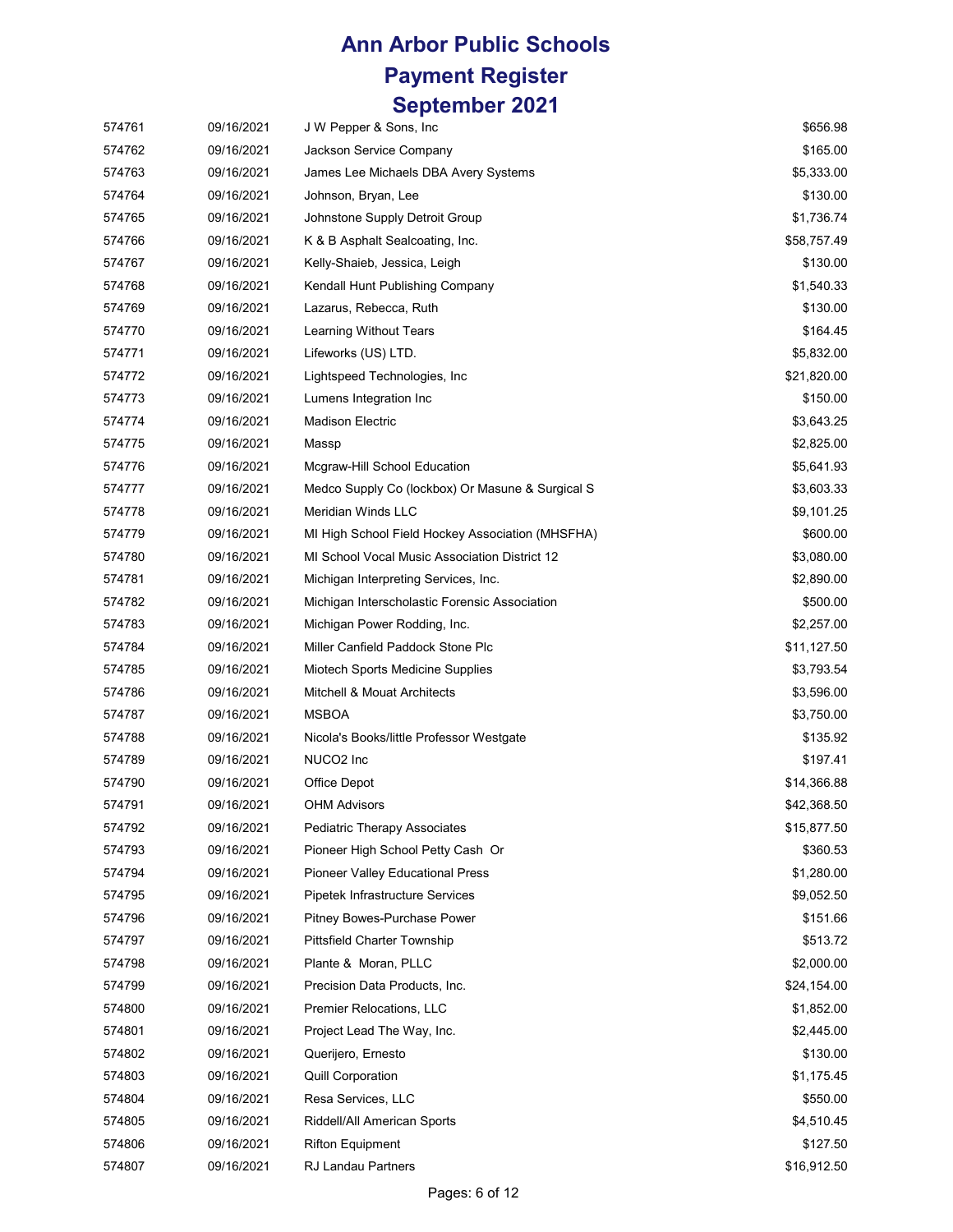| 574808 | 09/16/2021 | RKA Petroleum Companies, Inc.                     | \$23,097.14  |
|--------|------------|---------------------------------------------------|--------------|
| 574809 | 09/16/2021 | <b>Rydin Decal</b>                                | \$214.45     |
| 574810 | 09/16/2021 | S/P <sub>2</sub>                                  | \$299.00     |
| 574811 | 09/16/2021 | School Specialty Inc*                             | \$1,785.56   |
| 574812 | 09/16/2021 | SCS Industries, LLC.                              | \$10,874.00  |
| 574813 | 09/16/2021 | Sentinel Technologies Inc                         | \$200,089.22 |
| 574814 | 09/16/2021 | Shamrock Floor Inc                                | \$4,952.84   |
| 574815 | 09/16/2021 | Shar Products Co.                                 | \$599.98     |
| 574816 | 09/16/2021 | Simply Construction & Excavating, LLC             | \$16,868.00  |
| 574817 | 09/16/2021 | Soliant Health                                    | \$2,475.00   |
| 574818 | 09/16/2021 | SP Designs & Manufacturing Inc.                   | \$11,142.75  |
| 574819 | 09/16/2021 | Stantec Architecture Inc.                         | \$212,755.52 |
| 574820 | 09/16/2021 | Steve's Custom Signs, Inc.                        | \$1,245.00   |
| 574821 | 09/16/2021 | Stone & Dirt                                      | \$16,760.00  |
| 574822 | 09/16/2021 | Stukent, Inc.                                     | \$3,315.00   |
| 574823 | 09/16/2021 | Sunbelt Rental, Inc.                              | \$4,957.25   |
| 574824 | 09/16/2021 | Superior Groundcover Inc Groundcover Solution     | \$3,090.00   |
| 574825 | 09/16/2021 | <b>Susan Eunice Baskett</b>                       | \$130.00     |
| 574826 | 09/16/2021 | Susan Fisher dba What Is It This Week?            | \$917.50     |
| 574827 | 09/16/2021 | <b>Talx Corporation</b>                           | \$108.60     |
| 574828 | 09/16/2021 | The Chancellor, Masters & Scholars Univ of Oxford | \$4,307.49   |
| 574829 | 09/16/2021 | The Sherwin-Williams Company                      | \$5,242.79   |
| 574830 | 09/16/2021 | Top It Off Tees and Accessories                   | \$5,520.00   |
| 574831 | 09/16/2021 | TregoEd, Inc.                                     | \$500.00     |
| 574832 | 09/16/2021 | U Of M Varsity Tennis Center                      | \$1,948.25   |
| 574833 | 09/16/2021 | ULINE, INC.                                       | \$291.71     |
| 574834 | 09/16/2021 | <b>Underground Printing</b>                       | \$4,693.23   |
| 574835 | 09/16/2021 | University of Michigan / Athletic Dept            | \$3,000.00   |
| 574836 | 09/16/2021 | <b>University Translator Services</b>             | \$16,614.90  |
| 574837 | 09/16/2021 | Unum Life Insurance Company Of America            | \$3,797.70   |
| 574838 | 09/16/2021 | Unum Long/Short Term Insurance Company Of America | \$11,151.11  |
| 574839 | 09/16/2021 | US Foods, Inc.                                    | \$298.98     |
| 574840 | 09/16/2021 | Vex Robotics, Inc.                                | \$919.60     |
| 574841 | 09/16/2021 | <b>VWR International Sargent Welch</b>            | \$3,365.20   |
| 574842 | 09/16/2021 | W W Williams Midwest Inc.                         | \$2,799.62   |
| 574843 | 09/16/2021 | W.J. O'Neil Company                               | \$16,665.51  |
| 574844 | 09/16/2021 | Washington Music Center                           | \$3,515.85   |
| 574845 | 09/16/2021 | <b>Washtenaw Communications</b>                   | \$936.60     |
| 574846 | 09/16/2021 | Washtenaw Intermediate School District            | \$80.00      |
| 574847 | 09/16/2021 | Waste Management                                  | \$4,075.32   |
| 574848 | 09/16/2021 | West Michigan Baseball Franchising LLC            | \$210.24     |
| 574849 | 09/16/2021 | Wolverine Supply Inc.                             | \$62.00      |
| 574850 | 09/16/2021 | Young Supply Co                                   | \$561.45     |
| 574851 | 09/16/2021 | Zion Evangelical Lutheran Church of Ann Arbor     | \$245.00     |
| 574852 | 09/16/2021 | Kapnick Insurance Group                           | \$8,608.00   |
| 574853 | 09/16/2021 | Billman, Sara                                     | \$92.50      |
| 574854 | 09/16/2021 | Chen, Jia                                         | \$176.00     |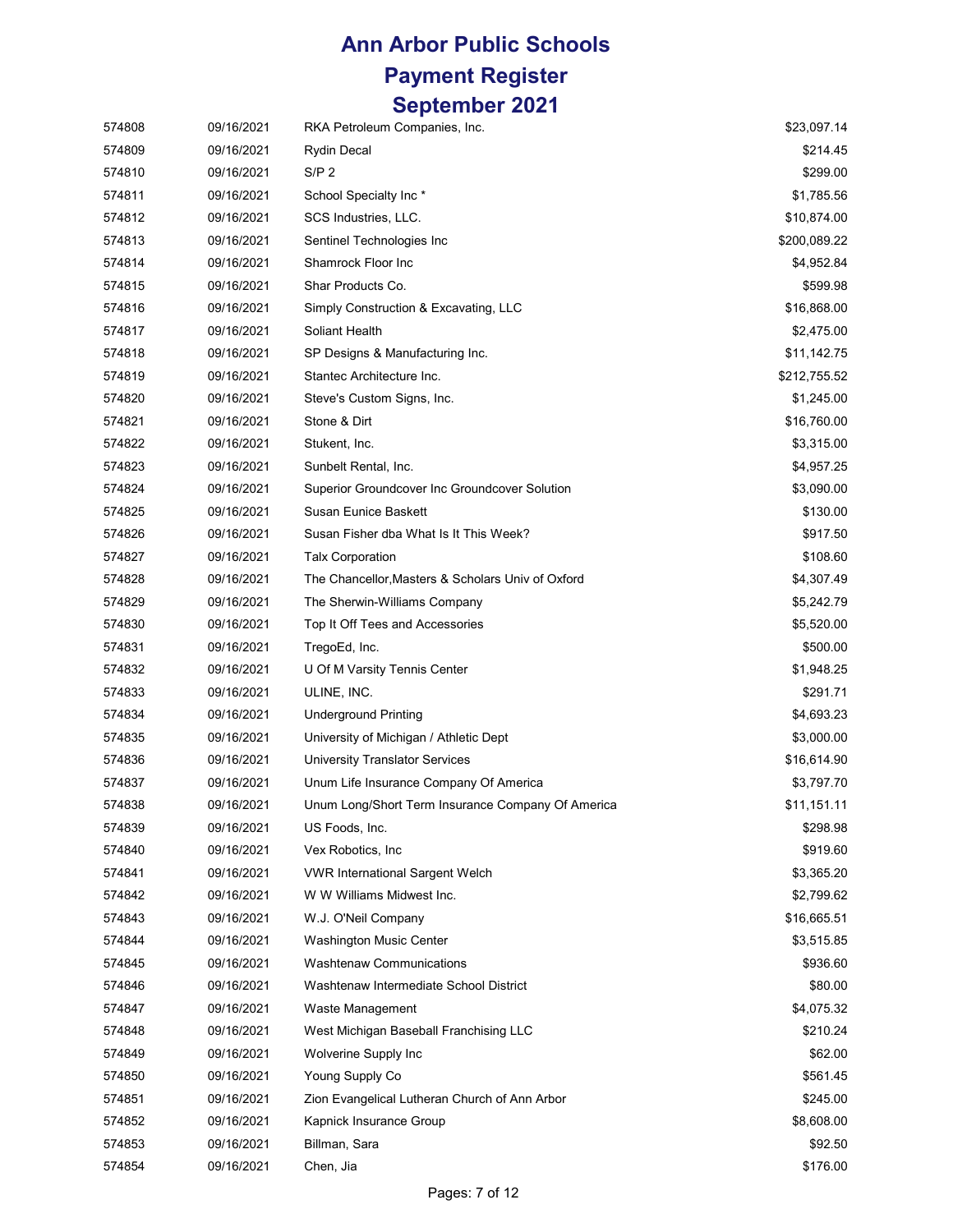| 574855 | 09/16/2021 | Cheng, Cathy                          | \$200.50    |
|--------|------------|---------------------------------------|-------------|
| 574856 | 09/16/2021 | de Jesus Valencia Hernandez, Maria    | \$38.50     |
| 574857 | 09/16/2021 | de Jesus Valencia Hernandez, Maria    | \$79.00     |
| 574858 | 09/16/2021 | Dong, Tiefei                          | \$125.50    |
| 574859 | 09/16/2021 | Harden, Stephanie                     | \$76.00     |
| 574860 | 09/16/2021 | Hayes, Dennis                         | \$1,652.50  |
| 574861 | 09/16/2021 | lizuka, Wataru                        | \$45.00     |
| 574862 | 09/16/2021 | James, Antonio                        | \$36.75     |
| 574863 | 09/16/2021 | Osburn, Jessica                       | \$29.00     |
| 574864 | 09/16/2021 | Perry, Mary Beth                      | \$142.00    |
| 574865 | 09/16/2021 | Picard, Roberta                       | \$39.45     |
| 574866 | 09/16/2021 | Walker, Abbie                         | \$254.50    |
| 574867 | 09/16/2021 | Wang, Tinglan                         | \$10.00     |
| 574868 | 09/16/2021 | Wang, Tinglan                         | \$314.25    |
| 574869 | 09/16/2021 | Yang, Bing                            | \$32.50     |
| 574870 | 09/16/2021 | Yang, Bing                            | \$24.47     |
| 574871 | 09/16/2021 | Yang, Qia                             | \$65.00     |
| 574872 | 09/24/2021 | Michigan Education Association (MEA)  | \$525.05    |
| 574873 | 09/24/2021 | Michigan Education Association (MEA)  | \$482.44    |
| 574874 | 09/24/2021 | Michigan Guaranty Agency              | \$101.91    |
| 574875 | 09/24/2021 | University Of Michigan Credit Union   | \$50.00     |
| 574876 | 09/24/2021 | Weber & Olcese, PLC                   | \$194.88    |
| 574877 | 09/24/2021 | Chapter 13 Trustee                    | \$758.60    |
| 574878 | 09/24/2021 | Michigan State Disbursement Unit      | \$3,498.16  |
| 574879 | 09/24/2021 | Office Of The Chapter 13 Trustee      | \$516.59    |
| 574880 | 09/24/2021 | US Dept of Education                  | \$206.03    |
| 574881 | 09/24/2021 | Midland Credit Management, INC.       | \$176.44    |
| 574882 | 09/30/2021 | 3Chords Inc.                          | \$1,677.50  |
| 574883 | 09/30/2021 | A and N Electric, Inc.                | \$39,617.56 |
| 574884 | 09/30/2021 | A-1 Rental                            | \$297.00    |
| 574885 | 09/30/2021 | Adams Street Publishing Co.           | \$850.00    |
| 574886 | 09/30/2021 | <b>AFLAC</b>                          | \$8,240.52  |
| 574887 | 09/30/2021 | <b>AM Services</b>                    | \$12,169.75 |
| 574888 | 09/30/2021 | Amazon.com LLC                        | \$7,186.41  |
| 574889 | 09/30/2021 | Ann Arbor Welding Supply              | \$120.87    |
| 574890 | 09/30/2021 | Apple Computer Inc                    | \$7,284.45  |
| 574891 | 09/30/2021 | Applied Imaging                       | \$6,111.61  |
| 574892 | 09/30/2021 | AquaPhoenix Scientific, Inc.          | \$9,851.50  |
| 574893 | 09/30/2021 | Arch Environmental Group, Inc.        | \$7,830.00  |
| 574894 | 09/30/2021 | <b>Ascott Corporation</b>             | \$280.00    |
| 574895 | 09/30/2021 | Barnes & Noble                        | \$620.32    |
| 574896 | 09/30/2021 | <b>Baudville Publishing Solutions</b> | \$255.23    |
| 574897 | 09/30/2021 | <b>Bedford Public Schools</b>         | \$420.00    |
| 574898 | 09/30/2021 | Behler-Young Company                  | \$1,111.45  |
| 574899 | 09/30/2021 | <b>Bianco Tours</b>                   | \$884.00    |
| 574900 | 09/30/2021 | BigTeams LLC/Schedule Star LLC        | \$2,000.00  |
| 574901 | 09/30/2021 | <b>Blick Art Materials LLC</b>        | \$689.62    |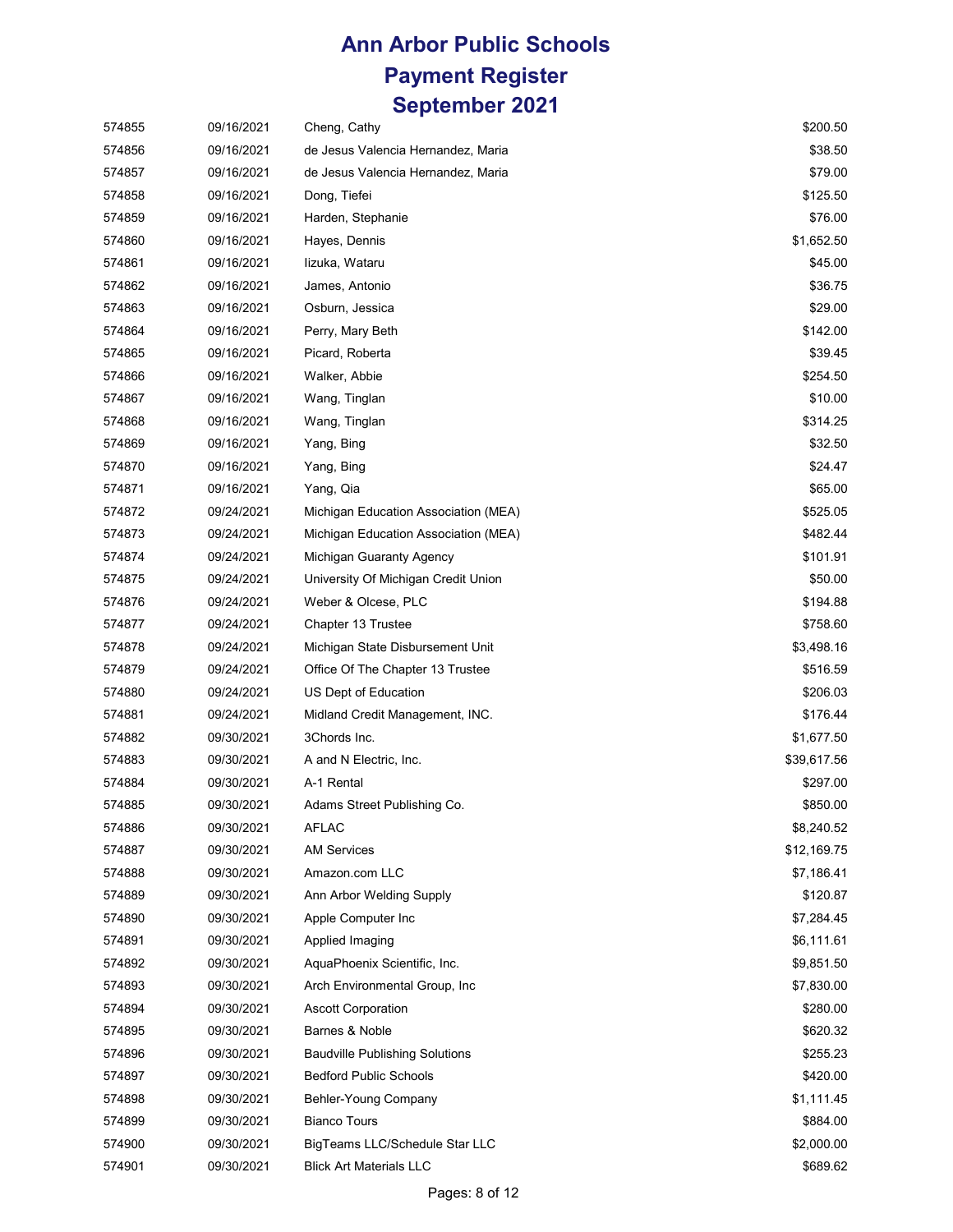# **Ann Arbor Public Schools**

#### **Payment Register September 2021**

| 574902 | 09/30/2021 | Blue Care Network Of Michigan                  | \$12,486.68  |
|--------|------------|------------------------------------------------|--------------|
| 574903 | 09/30/2021 | Boilers, Controls & Equipment, Inc.            | \$3,102.68   |
| 574904 | 09/30/2021 | Broadspire Services Inc.                       | \$26,340.55  |
| 574905 | 09/30/2021 | <b>Bulldog Records Management Inc</b>          | \$162.43     |
| 574906 | 09/30/2021 | BWB Reasonable and Reliable Transportation LLC | \$5,394.00   |
| 574907 | 09/30/2021 | Capstone                                       | \$24,000.00  |
| 574908 | 09/30/2021 | Care Transport Inc.                            | \$3,504.56   |
| 574909 | 09/30/2021 | Carolina Biological Supply Company             | \$257.83     |
| 574910 | 09/30/2021 | <b>Carpentry Concepts &amp; Ceilings</b>       | \$22,580.88  |
| 574911 | 09/30/2021 | <b>CDW Government LLC</b>                      | \$4,174.56   |
| 574912 | 09/30/2021 | CEI Michigan LLC                               | \$693,562.85 |
| 574913 | 09/30/2021 | Central Michigan Paper (cmp)                   | \$4,520.00   |
| 574914 | 09/30/2021 | Cherry Lake Publishing                         | \$47.70      |
| 574915 | 09/30/2021 | Cintas                                         | \$7,601.00   |
| 574916 | 09/30/2021 | City Of Ann Arbor Police Dept.                 | \$3,240.30   |
| 574917 | 09/30/2021 | City Of Ann Arbor Treasurer                    | \$750.00     |
| 574918 | 09/30/2021 | Cloud 9 Special Events                         | \$500.00     |
| 574919 | 09/30/2021 | College Board                                  | \$400.00     |
| 574920 | 09/30/2021 | Colman Wolf Supply Company                     | \$20,076.22  |
| 574921 | 09/30/2021 | Committee For Children                         | \$459.00     |
| 574922 | 09/30/2021 | <b>Concord Theatricals Corp</b>                | \$250.00     |
| 574923 | 09/30/2021 | <b>Constellation New Energy Gas</b>            | \$45,452.13  |
| 574924 | 09/30/2021 | <b>Crawford Door Sales</b>                     | \$445.00     |
| 574925 | 09/30/2021 | Cross Country Staffing, Inc.                   | \$8,057.80   |
| 574926 | 09/30/2021 | Daberko LLC                                    | \$3,999.03   |
| 574927 | 09/30/2021 | David S. Mindell dba PlantWise, LLC            | \$350.00     |
| 574928 | 09/30/2021 | Detroit Edison Or Dte Energy                   | \$247,206.57 |
| 574929 | 09/30/2021 | Dollar Bill Copying                            | \$12,462.67  |
| 574930 | 09/30/2021 | Dramatists Play Service, Inc.                  | \$520.00     |
| 574931 | 09/30/2021 | Dykema Gossett Pllc                            | \$6,584.70   |
| 574932 | 09/30/2021 | <b>Edmondson Security Solutions</b>            | \$1,793.00   |
| 574933 | 09/30/2021 | <b>EMU Convocation Center</b>                  | \$3,250.00   |
| 574934 | 09/30/2021 | Ener-Tech Testing                              | \$1,760.00   |
| 574935 | 09/30/2021 | Environmental Consulting & Tech. Inc-ECT       | \$1,680.00   |
| 574936 | 09/30/2021 | <b>Equal Opportunity Schools</b>               | \$18,000.00  |
| 574937 | 09/30/2021 | Etna Supply                                    | \$1,407.87   |
| 574938 | 09/30/2021 | Facilitator's Toolbox DBA Experiential Tools   | \$4,975.00   |
| 574939 | 09/30/2021 | Ferguson Enterprises, Inc.                     | \$16,029.04  |
| 574940 | 09/30/2021 | Fiber Link Inc.                                | \$2,919.75   |
| 574941 | 09/30/2021 | Fishbeck                                       | \$11,332.78  |
| 574942 | 09/30/2021 | Florida Virtual School                         | \$4,797.50   |
| 574943 | 09/30/2021 | Flyleaf Publishing, LLC                        | \$2,203.62   |
| 574944 | 09/30/2021 | <b>FPT Metro Waste</b>                         | \$340.00     |
| 574945 | 09/30/2021 | G2 Consulting Group, LLC                       | \$7,200.00   |
| 574946 | 09/30/2021 | Getaway Tours Inc                              | \$2,585.00   |
| 574947 | 09/30/2021 | Global Interpreting Services LLC-2             | \$212.89     |
| 574948 | 09/30/2021 | Goodyear HVAC Sales, Inc                       | \$63,500.00  |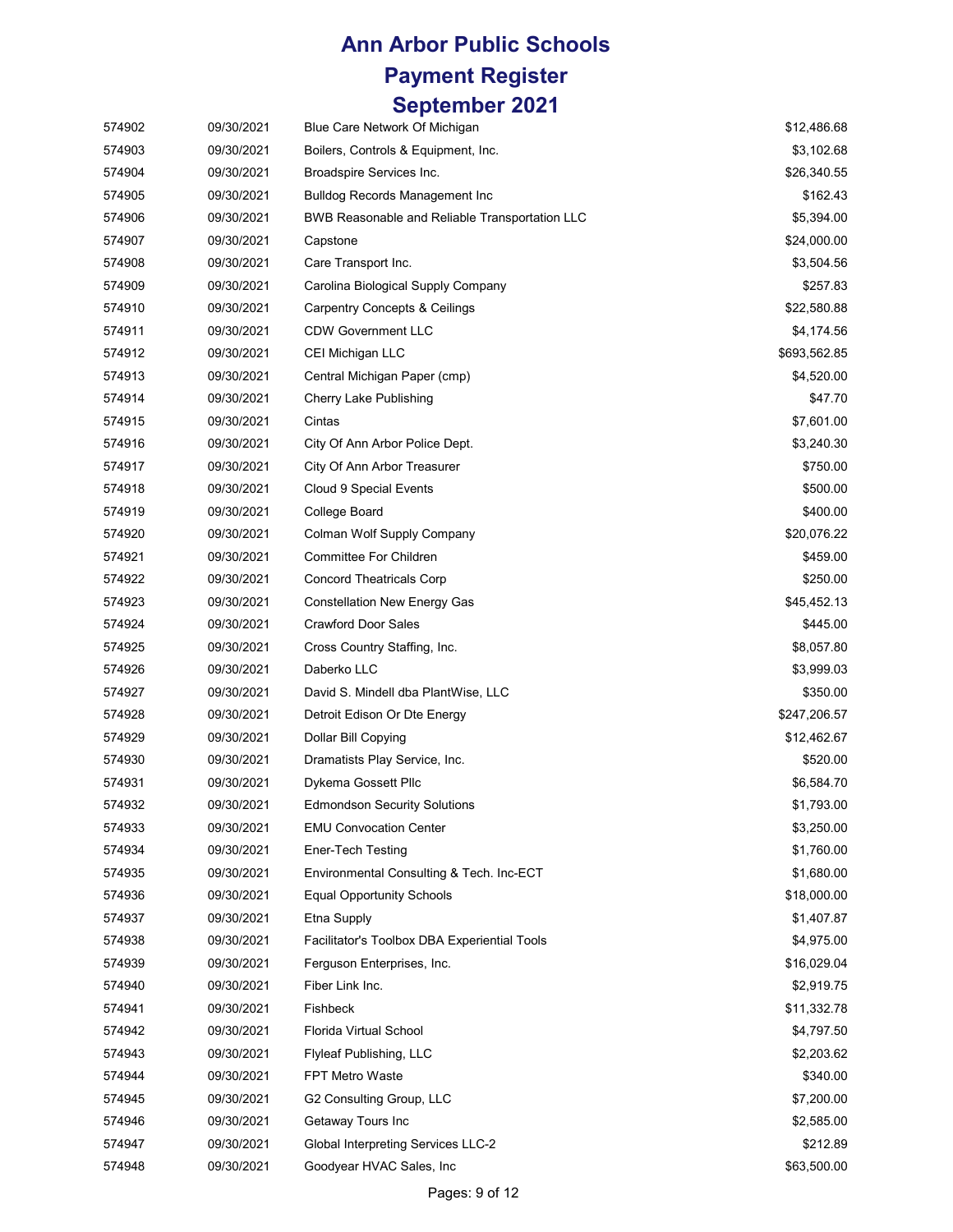| 574949 | 09/30/2021 | Goyette Mechanical Co                            | \$112,463.50 |
|--------|------------|--------------------------------------------------|--------------|
| 574950 | 09/30/2021 | Grainger                                         | \$10,368.37  |
| 574951 | 09/30/2021 | Great Lakes Hotel Supply Company                 | \$3,925.00   |
| 574952 | 09/30/2021 | GreatAmerica Financial Services Corporation      | \$861.82     |
| 574953 | 09/30/2021 | Gross Electric                                   | \$3,156.30   |
| 574954 | 09/30/2021 | H.V. Burton Company                              | \$1,200.00   |
| 574955 | 09/30/2021 | Head Usa Inc Dba Head/Penn Racquet Sp            | \$777.32     |
| 574956 | 09/30/2021 | Heather Kellstrom dba HIT Enterprises, LLC       | \$12,600.00  |
| 574957 | 09/30/2021 | Heinemann Greenwood Publishing                   | \$521.02     |
| 574958 | 09/30/2021 | Hewitt's Music, Inc.                             | \$1,315.00   |
| 574959 | 09/30/2021 | IDN- Hardware Sales Inc.                         | \$130.97     |
| 574960 | 09/30/2021 | Inspired By Science, LLC                         | \$3,623.42   |
| 574961 | 09/30/2021 | J.C. Ehrlich Pest Control                        | \$2,742.30   |
| 574962 | 09/30/2021 | Jackson Service Company                          | \$8,413.50   |
| 574963 | 09/30/2021 | James Lee Michaels DBA Avery Systems             | \$880.00     |
| 574964 | 09/30/2021 | Jewish Family Services Of Washtenaw Cty Inc.     | \$3,638.00   |
| 574965 | 09/30/2021 | Johnson Controls Inc                             | \$1,662.00   |
| 574966 | 09/30/2021 | Johnstone Supply Detroit Group                   | \$9,504.62   |
| 574967 | 09/30/2021 | Knowledge Matters Inc                            | \$3,885.00   |
| 574968 | 09/30/2021 | Kona Ice of Western Wayne County, LLC            | \$900.00     |
| 574969 | 09/30/2021 | Kone Incorporated                                | \$2,372.73   |
| 574970 | 09/30/2021 | Korte, Diana, Lynn                               | \$700.00     |
| 574971 | 09/30/2021 | Lakeshore Learning Materials                     | \$1,251.17   |
| 574972 | 09/30/2021 | Learning Without Tears                           | \$3,173.89   |
| 574973 | 09/30/2021 | Lee & Low Books Inc.                             | \$12,346.94  |
| 574974 | 09/30/2021 | Lerch Bates Inc.                                 | \$1,410.00   |
| 574975 | 09/30/2021 | <b>Life Fitness</b>                              | \$275.00     |
| 574976 | 09/30/2021 | LOCKNCHARGE TECHNOLOGIES, LLC                    | \$900.00     |
| 574977 | 09/30/2021 | Lumens Integration Inc                           | \$150.00     |
| 574978 | 09/30/2021 | <b>Madison Electric</b>                          | \$8,791.68   |
| 574979 | 09/30/2021 | Master AI, Inc                                   | \$2,858.00   |
| 574980 | 09/30/2021 | Mcgraw-Hill School Education                     | \$222,195.76 |
| 574981 | 09/30/2021 | Mea Financial Services Inc. Group Term Life      | \$3,077.37   |
| 574982 | 09/30/2021 | Merit Network, Inc.                              | \$3,875.00   |
| 574983 | 09/30/2021 | Messa (370)                                      | \$516,722.10 |
| 574984 | 09/30/2021 | Michigan Interpreting Services, Inc.             | \$9,955.00   |
| 574985 | 09/30/2021 | Michigan Power Rodding, Inc.                     | \$4,071.00   |
| 574986 | 09/30/2021 | Michigan Restaurant & Lodging Association        | \$199.00     |
| 574987 | 09/30/2021 | Michigan Virtual University                      | \$15,500.00  |
| 574988 | 09/30/2021 | NASSP/NHS                                        | \$95.00      |
| 574989 | 09/30/2021 | National Express Durham Holding Corp/DBA Trinity | \$99,812.67  |
| 574990 | 09/30/2021 | Northfield Township                              | \$750.00     |
| 574991 | 09/30/2021 | NUCO2 Inc                                        | \$1,266.94   |
| 574992 | 09/30/2021 | Office Depot                                     | \$4,758.68   |
| 574993 | 09/30/2021 | Open Up Resources                                | \$56,000.00  |
| 574994 | 09/30/2021 | PC Parts Plus LLC                                | \$22,266.75  |
| 574995 | 09/30/2021 | <b>Pioneer Valley Educational Press</b>          | \$7,120.00   |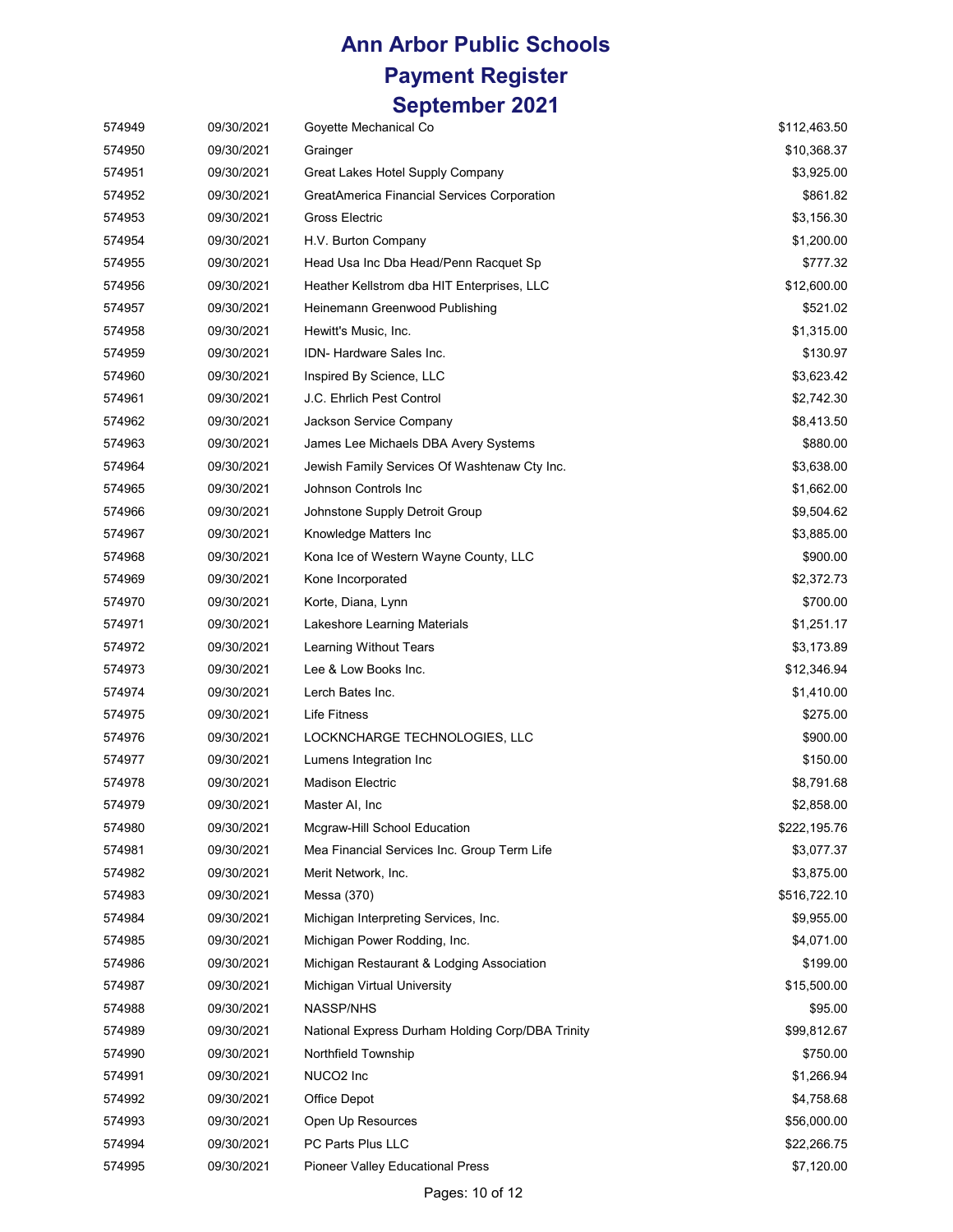| 574996 | 09/30/2021 | <b>Pitney Bowes</b>                         | \$452.79       |
|--------|------------|---------------------------------------------|----------------|
| 574997 | 09/30/2021 | Plante & Moran, PLLC                        | \$46,500.00    |
| 574998 | 09/30/2021 | <b>Platinum Psychological Services</b>      | \$2,550.00     |
| 574999 | 09/30/2021 | <b>Playground Plastics</b>                  | \$69,112.36    |
| 575000 | 09/30/2021 | Pods Enterprises, LLC                       | \$119.00       |
| 575001 | 09/30/2021 | Polar Paradice                              | \$225.00       |
| 575002 | 09/30/2021 | Presidio Infrastructure Solutions LLC       | \$2,127,000.00 |
| 575003 | 09/30/2021 | <b>Priority Health</b>                      | \$1,935,414.68 |
| 575004 | 09/30/2021 | Project Lead The Way, Inc.                  | \$3,491.50     |
| 575005 | 09/30/2021 | <b>Quill Corporation</b>                    | \$3,144.64     |
| 575006 | 09/30/2021 | RAM Construction Services of Michigan, Inc. | \$47,926.80    |
| 575007 | 09/30/2021 | Riddell/All American Sports                 | \$654.21       |
| 575008 | 09/30/2021 | <b>RJ Landau Partners</b>                   | \$27,487.50    |
| 575009 | 09/30/2021 | RKA Petroleum Companies, Inc.               | \$21,458.74    |
| 575010 | 09/30/2021 | Safety Systems, Inc.                        | \$246.00       |
| 575011 | 09/30/2021 | Safety Systems, Inc.                        | \$17,715.31    |
| 575012 | 09/30/2021 | Scholastic Inc                              | \$4,820.56     |
| 575013 | 09/30/2021 | School Specialty Inc*                       | \$19,506.28    |
| 575014 | 09/30/2021 | ScienceStart! LLC                           | \$1,675.00     |
| 575015 | 09/30/2021 | SDI Innovations, Inc.                       | \$330.86       |
| 575016 | 09/30/2021 | Securitas Security Services USA, Inc.       | \$30,546.24    |
| 575017 | 09/30/2021 | Sentinel Technologies Inc                   | \$419,694.82   |
| 575018 | 09/30/2021 | Set-Seg (Opt & Gtl)                         | \$1,210.68     |
| 575019 | 09/30/2021 | Shamrock Floor Inc                          | \$695.17       |
| 575020 | 09/30/2021 | Shar Products Co.                           | \$757.98       |
| 575021 | 09/30/2021 | SNA Sports Group, LLC                       | \$904.00       |
| 575022 | 09/30/2021 | Soliant Health                              | \$6,240.00     |
| 575023 | 09/30/2021 | Southeastern Conference                     | \$2,100.00     |
| 575024 | 09/30/2021 | Southpaw Enterprises Inc.                   | \$228.00       |
| 575025 | 09/30/2021 | SP Designs & Manufacturing Inc.             | \$543.15       |
| 575026 | 09/30/2021 | Steve's Custom Signs, Inc.                  | \$5,825.60     |
| 575027 | 09/30/2021 | Steve's Piano Tuning, LLC                   | \$2,100.00     |
| 575028 | 09/30/2021 | Stevens Disposal & Recycling Services Inc   | \$150.00       |
| 575029 | 09/30/2021 | Stone & Dirt                                | \$139,550.00   |
| 575030 | 09/30/2021 | Sunbelt Rental, Inc.                        | \$8,569.00     |
| 575031 | 09/30/2021 | <b>Superior Text</b>                        | \$909.45       |
| 575032 | 09/30/2021 | <b>Talx Corporation</b>                     | \$108.60       |
| 575033 | 09/30/2021 | Texthelp Inc                                | \$12,117.60    |
| 575034 | 09/30/2021 | The Sherwin-Williams Company                | \$4,693.87     |
| 575035 | 09/30/2021 | Thermal-Netics Inc.                         | \$1,859.65     |
| 575036 | 09/30/2021 | Time For Kids                               | \$220.00       |
| 575037 | 09/30/2021 | TimeClock Plus, LLC                         | \$6,750.00     |
| 575038 | 09/30/2021 | <b>Toshiba Business Solutions</b>           | \$5,014.24     |
| 575039 | 09/30/2021 | <b>Treetown Murals LLC</b>                  | \$929.55       |
| 575040 | 09/30/2021 | ULINE, INC.                                 | \$1,041.21     |
| 575041 | 09/30/2021 | <b>Underground Printing</b>                 | \$5,334.98     |
| 575042 | 09/30/2021 | United Image Group                          | \$2,540.00     |